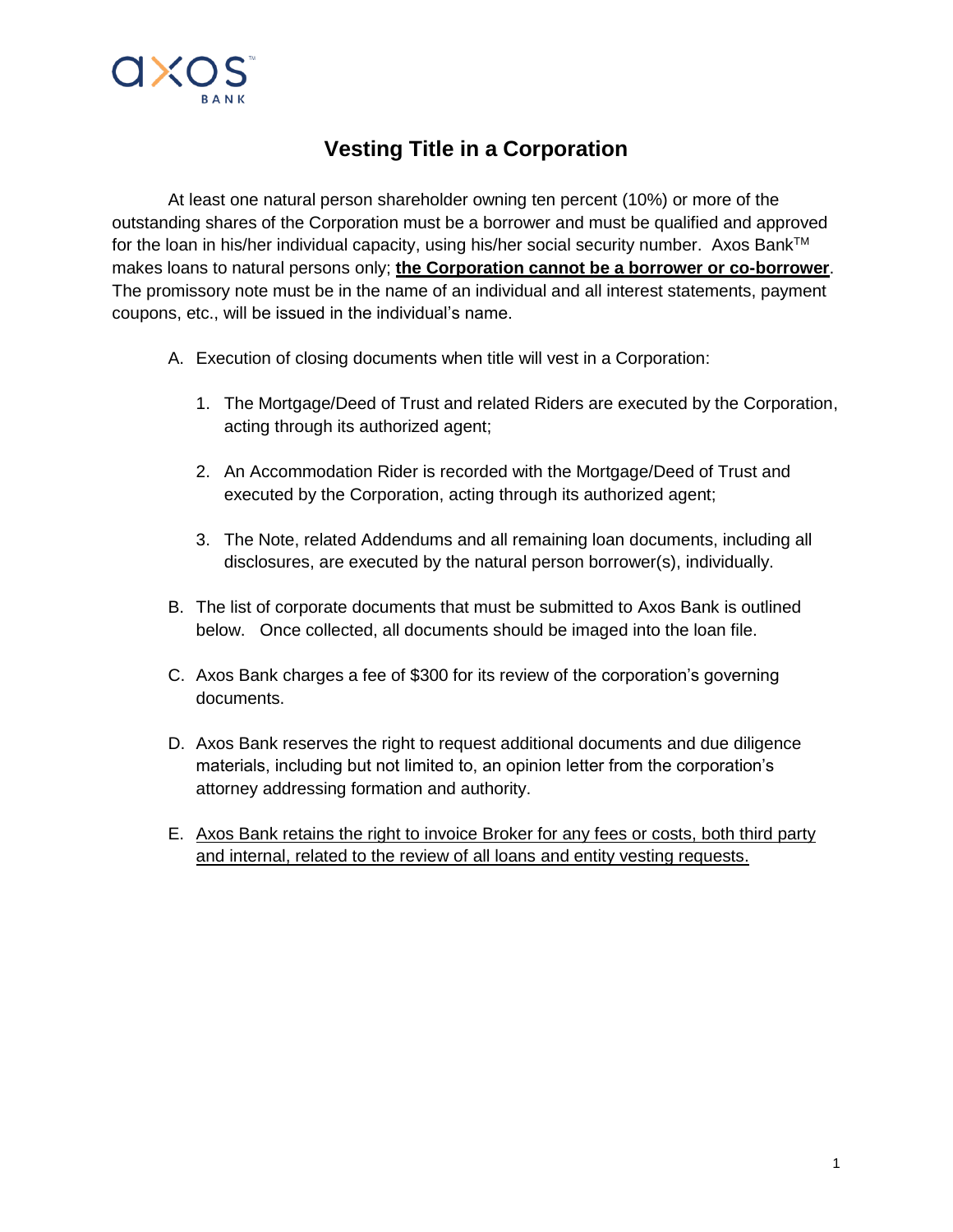

## **Corporation Document Requirement Outline**

For approval of vesting in a corporation, Broker should provide the following documentation to Axos Bank for review:

- 1. Filed Certificate of Incorporation/Articles of Incorporation, including all amendments (or equivalent document required by the state of incorporation).
- 2. Certificate of Good Standing/Existence, issued from the state in which the Corporation is incorporated. The certificate cannot be dated more than 60 days prior to closing. A Certificate of Good Standing/Existence is required for every Corporation, regardless of whether the Corporation was recently formed.
- 3. A complete ledger/list of all shareholders and directors, certified as accurate by the Secretary of the Corporation.
- 4. Bylaws, including all amendments, attachments, and schedules thereto. The Bylaws must include a signature or certification from the Secretary showing that the Bylaws have been duly adopted as the governing document for the Corporation.
- 5. Any Shareholder Agreements entered into by the shareholders (if such agreements exist).
- 6. Resolutions of Unanimous Consent executed in accordance with the Corporation's bylaws, as necessary to carry out the transaction. The resolutions must specifically (a) identify the loan transaction and the collateral property, (b) approve the mortgaging of the collateral as security for the loan; and (c) designate an officer who shall execute all documents on behalf of the Corporation. Please see template provided with these materials (which may also be requested in a Microsoft Word template to facilitate editing by the Corporation's shareholders/directors/officers).
- 7. If the Corporation's ownership includes a non-natural person/entity, documents concerning that entity must also be submitted for review.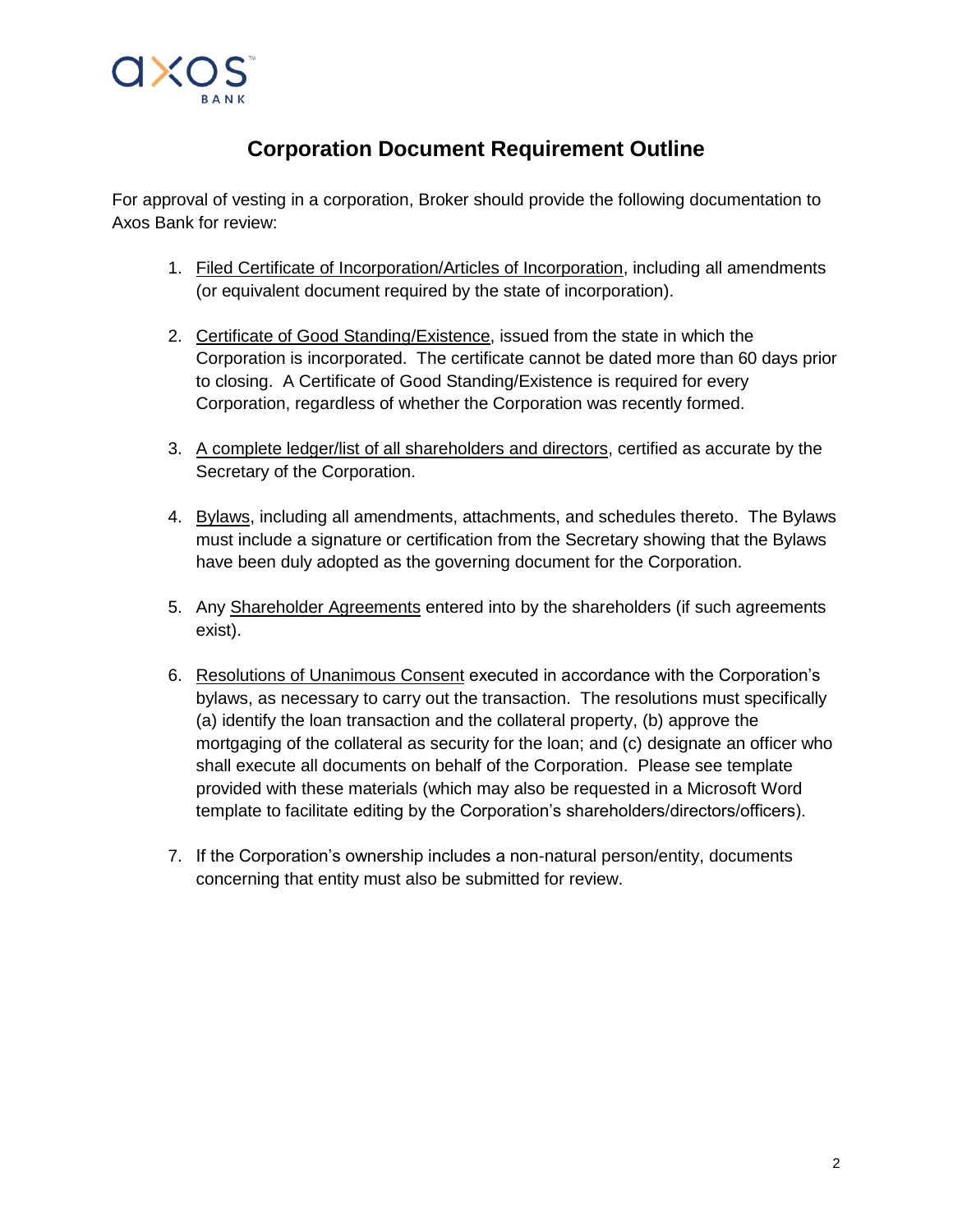

If the property is located in a state other than the state in which the Corporation is incorporated, the following documents issued from the state in which the property is located must also be provided:

- 8. A filed Certificate of Authority (or equivalent document) showing the Corporation is properly registered in that state.
- 9. A Certificate of Good Standing/Existence (or equivalent document) dated within 60 days of the loan closing.

Following its review of the foregoing documents, Axos Bank reserves the right to request additional documents, certificates, and due diligence materials, including but not limited to, an opinion letter from the corporation's counsel.

If the Corporation is approved to hold title, the Corporation will sign the Mortgage/Deed of Trust and related Riders and will be required to sign an Accommodation Rider. The Note, related Addendums, and all other closing documents, including all disclosures, will be signed by the qualifying natural person borrower(s) in their individual names.

Axos Bank's approval of a Corporation for vesting is limited to the specific loan transaction identified in the resolutions at item 6 above. Such approval will be valid for six (6) months from issuance and is limited to that specific loan transaction. All supporting opinion letters, certificates and resolutions must be dated no more than sixty (60) days prior to closing. For supporting documents dated more than sixty (60) days prior to closing, Axos Bank may, in its discretion, require a more current version, and/or certification from an officer that no changes have occurred since the document's original date.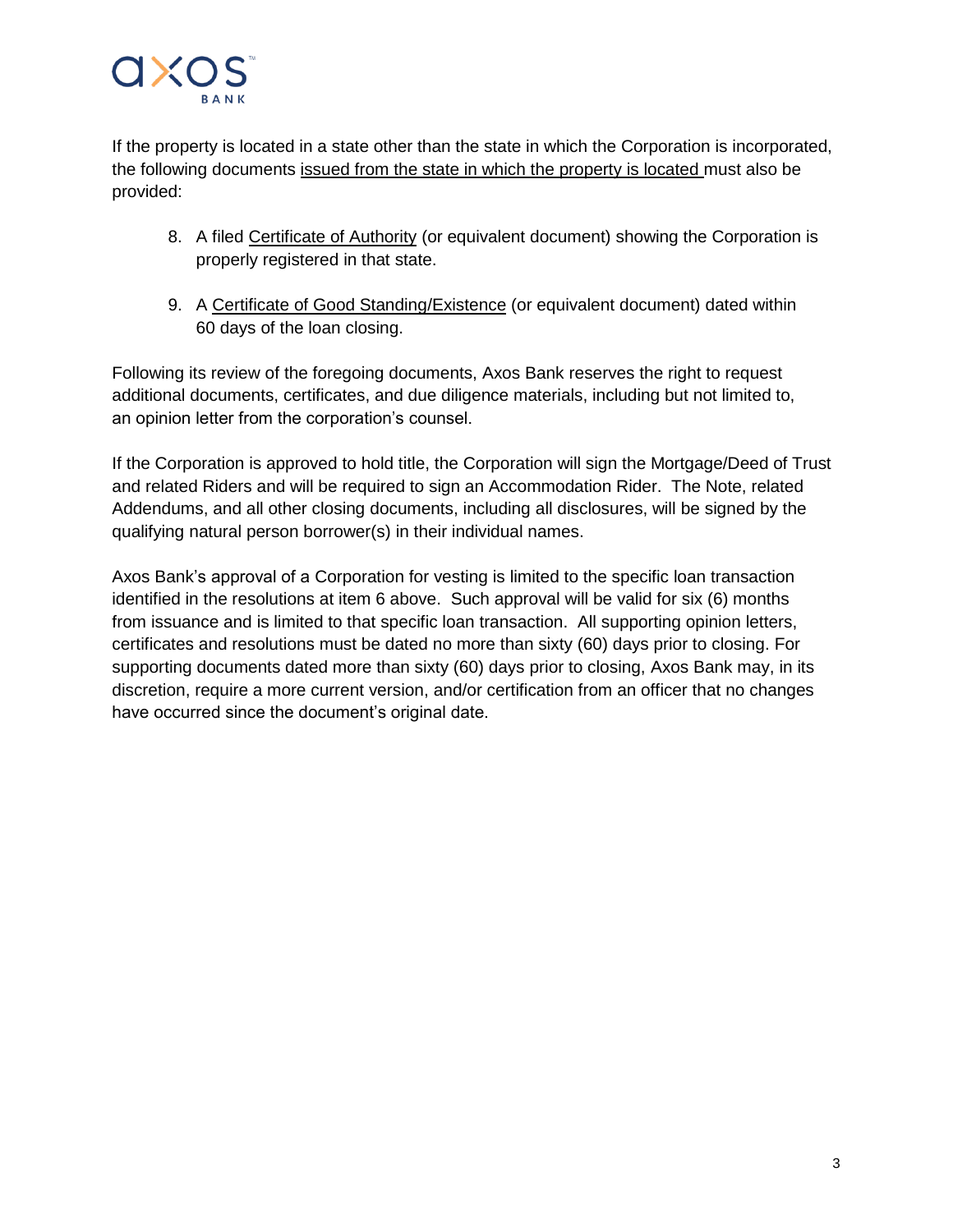

## Resolutions of Unanimous Consent and Incumbency Certificate of the Shareholder(s) and Director(s) of \_\_\_\_\_\_\_\_\_\_\_\_\_\_\_\_\_\_\_\_\_[name of corporation]

The undersigned, being all of the Directors and Shareholders of \_\_\_\_\_\_\_\_\_\_\_\_\_\_\_\_\_\_\_\_, a \_\_\_\_\_\_\_\_\_\_\_\_\_\_\_\_\_\_\_ [state of incorporation] corporation (hereafter the "Corporation"), acting by unanimous written consent and pursuant to the Articles of Incorporation and Bylaws, do hereby consent to and adopt the following resolutions:

BE IT RESOLVED: that the Corporation acknowledges the borrowing by \_\_\_\_\_\_\_\_\_\_\_\_\_\_ [name of natural person borrower] of a loan in the principal amount of \$ issued pursuant to Axos Bank loan number \_\_\_\_\_\_\_\_\_\_\_\_\_\_\_\_\_ and Min #\_\_\_\_\_\_\_\_\_\_\_\_\_\_\_\_ (hereafter the "Loan").

BE IT FURTHER RESOLVED: that it is hereby approved that the Corporation secure said Loan by a deed of trust or mortgage by the Corporation on the following described real property: \_\_\_\_\_\_\_\_\_\_\_\_\_\_\_\_\_\_\_\_\_\_\_\_\_\_\_\_\_\_.

BE IT FURTHER RESOLVED: the Corporation shall, and does hereby appoint \_\_\_\_\_\_\_\_\_\_\_\_\_\_\_\_\_\_\_ [name of designee], to execute and deliver on behalf of the Corporation a deed of trust or mortgage, security agreement, and any and all other instruments, certificates, consents, affidavits, or other documents required or appropriate to effectuate the secured transaction contemplated by said Loan.

BE IT FURTHER RESOLVED: that [name of designee], is hereby empowered to take such actions as may be necessary to carry out the intents and purposes of the forgoing resolutions and shall have the power and authority to bind the Corporation.

BE IT FURTHER RESOLVED: that the undersigned and the Corporation represent, warrant, and certify that the following individuals are all of the shareholders of the Corporation:

\_\_\_\_\_\_\_\_\_\_\_\_\_\_\_\_\_\_\_\_\_\_\_\_\_\_\_\_\_\_\_\_\_\_\_\_\_\_\_\_\_\_\_\_\_\_\_\_\_\_\_\_\_\_\_\_\_\_\_\_\_\_\_\_\_\_\_\_\_\_\_\_\_\_\_.

\_\_\_\_\_\_\_\_\_\_\_\_\_\_\_\_\_\_\_\_\_\_\_\_\_\_\_\_\_\_\_\_\_\_\_\_\_\_\_\_\_\_\_\_\_\_\_\_\_\_\_\_\_\_\_\_\_\_\_\_\_\_\_\_\_\_\_\_\_\_\_\_\_\_\_.

BE IT FURTHER RESOLVED: that the undersigned and the Corporation represent, warrant, and certify that the following individuals are all of the directors of the Corporation: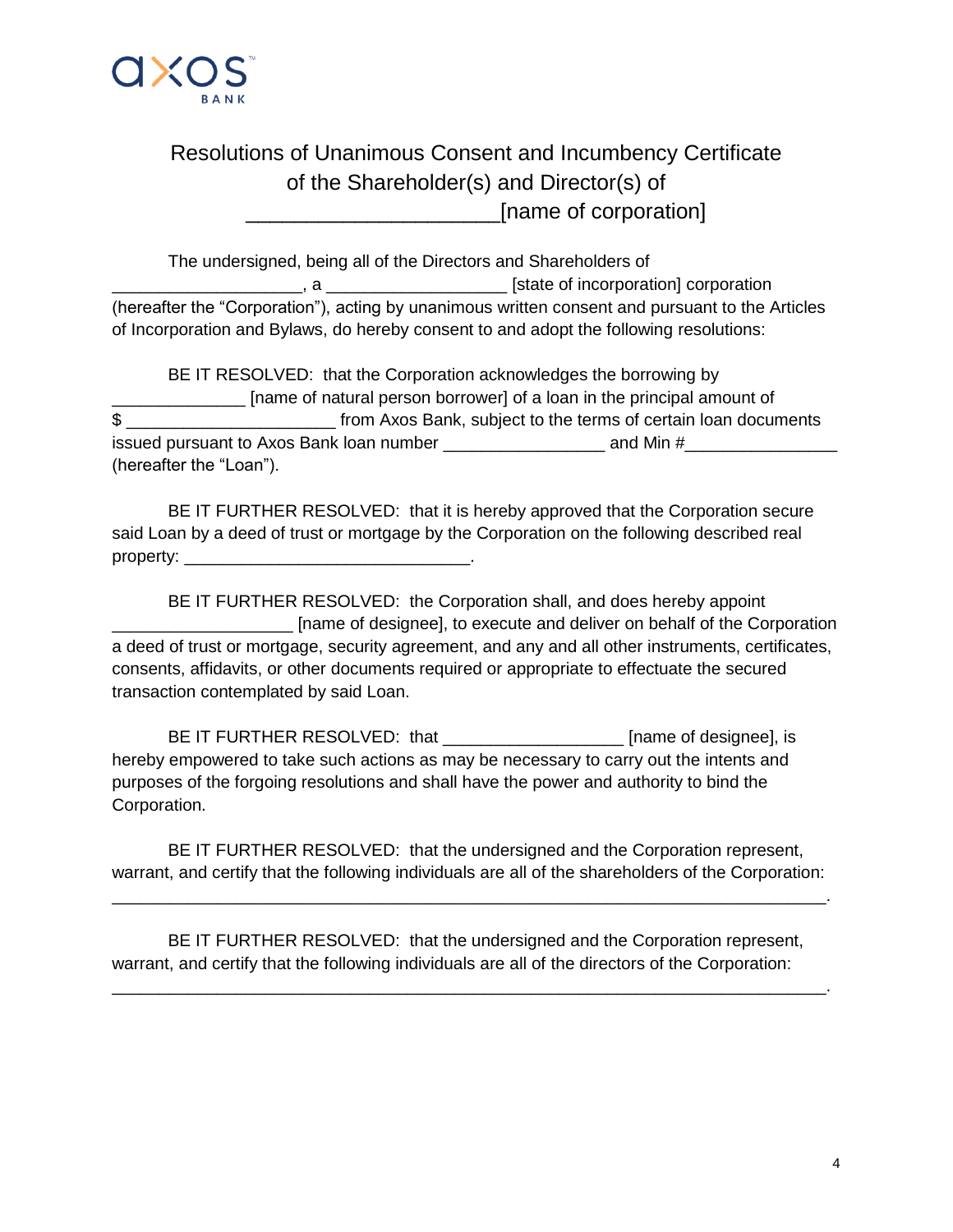

BE IT FURTHER RESOLVED: that the undersigned and the Corporation represent, warrant, and certify that the Corporation's organizational documents, including its Articles of Incorporation and Bylaws, authorize the Corporation and its Shareholder(s) and/or Director(s), as applicable in each case, to pledge, encumber and hypothecate assets of the Corporation as security for a loan made to \_\_\_\_\_\_\_\_\_\_\_\_\_\_\_\_\_\_\_\_\_\_ [name of natural person borrower] in his/her/their individual/personal capacity(ies).

BE IT FURTHER RESOLVED: that the undersigned and the Corporation represent, warrant, and certify that if any statement made in these Resolutions of Unanimous Consent and Incumbency Certificate is incorrect, but could be made correct by an amendment to the Corporation's organizational documents by the individual(s) signing below (whether in his/her/their capacity(ies) as shareholders, directors, officers, or otherwise), the organizational documents, including but not limited to the Corporation's Bylaws, is/are and shall hereby be amended so as to make such statement true and correct in all respects.

BE IT FURTHER RESOLVED: The undersigned, on behalf of the Corporation, authorize(s) these Resolutions of Unanimous Consent and Incumbency Certificate to be maintained in Axos Bank's files and used and relied upon by Axos Bank in connection with any accounts the Corporation may seek to establish for the Corporation or in the name of the Corporation with Axos Bank in the future (hereafter "Corporation Accounts"). In connection with any Corporation Accounts, the undersigned is/are duly qualified, and without the consent of any other person, has/have power by his/her/their signature(s) below, on behalf of the Corporation, to authorize, and hereby expressly authorize(s): (i) the opening and closing of any deposit and investment accounts, including without limitation, mutual funds, annuities, non-deposit investment products, and other uninsured vehicles; (ii) the depositing of funds into, signing checks, drawing upon, and withdrawing funds from the Corporation Accounts; (iii) holding title to assets in the name of the Corporation; (iv) executing and delivering contracts on behalf of the Corporation; (v) consenting to pay fees on behalf of the Corporation; (vi) binding the Corporation's assets to agreements; and (vii) taking any additional appropriate actions in furtherance of these Resolutions of Unanimous Consent and Incumbency Certificate and the documentation executed with Axos Bank to open the Corporation Accounts.

BE IT FURTHER RESOLVED: These Resolutions of Unanimous Consent and Incumbency Certificate may be executed in one or more counterparts, each of which shall be deemed an original, but all of which together shall constitute one and the same document, and a signature on these Resolutions of Unanimous Consent and Incumbency Certificate by hand or DocuSign, delivered by facsimile, e-mail, PDF, or other means of electronic transmissions, shall have the same effect as an original signature.